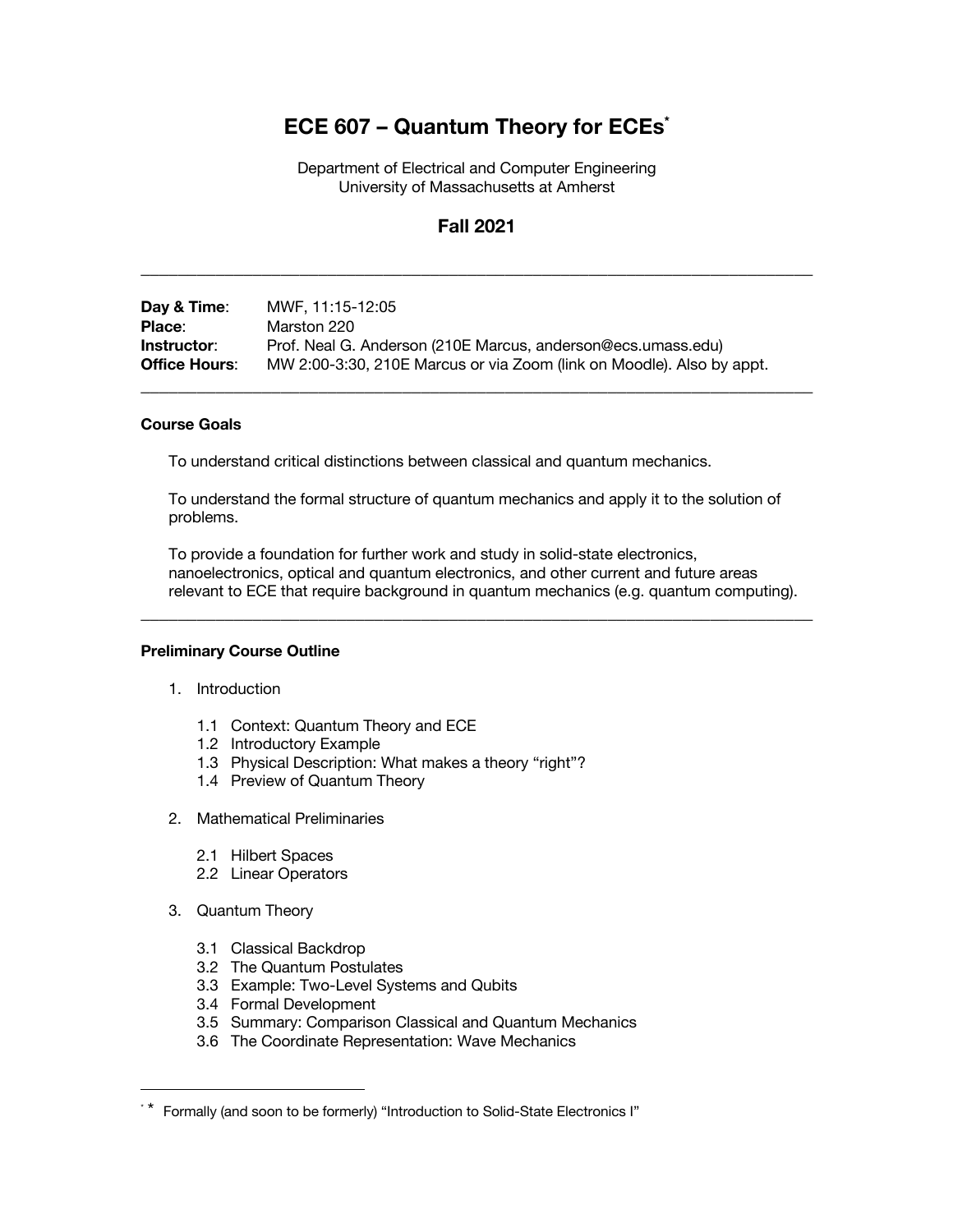- 4. Canonical Applications
	- 4.1 Applications of Wave Mechanics (e.g. free particles, potential wells and barriers, harmonic oscillators, periodic potentials)
	- 4.2 Angular Momentum and Spin
- 5. Perturbation Theory and Applications
	- 5.1 Time-Independent Perturbation Theory (TIPT)
	- 5.2 Time-Dependent Perturbation Theory (TDPT)
	- 5.3 Applications of TDPT (e.g. radiation and scattering)
- 6. The Density Matrix Formalism
	- 6.1 Recasting the Postulates
	- 6.2 Applications: (Thermal Mixtures, System-Environment Interactions)
- 7. Advanced Topics (as time permits)

Composite systems; entanglement; quantum circuits; semiconductor nanostructures.

### **Course Materials**

The course is based on lecture notes provided by the instructor, parts of which draw heavily from Isham and Liboff (see below).

\_\_\_\_\_\_\_\_\_\_\_\_\_\_\_\_\_\_\_\_\_\_\_\_\_\_\_\_\_\_\_\_\_\_\_\_\_\_\_\_\_\_\_\_\_\_\_\_\_\_\_\_\_\_\_\_\_\_\_\_\_\_\_\_\_\_\_\_\_\_\_\_

#### **Useful Reference Texts**

C. Cohen-Tannoudji, B. Diu, and F. Laloe, *Quantum Mechanics; Vol. 1&2*, Wiley, 1977.

C.J. Isham, *Lectures on Quantum Theory*, Imperial College Press, 1995.

R.L. Liboff, *Introductory Quantum Mechanics*, Addison Wesley.

M.A. Nielsen and I.L. Chuang, *Quantum Computation and Quantum Information*, Cambridge, 2000.

R. Shankar, *Principles of Quantum Mechanics*, Plenum Press, 1994.

B. Schumacher and M. Westmoreland, *Quantum Processes, Systems, & Information*, Cambridge, 2010.

\_\_\_\_\_\_\_\_\_\_\_\_\_\_\_\_\_\_\_\_\_\_\_\_\_\_\_\_\_\_\_\_\_\_\_\_\_\_\_\_\_\_\_\_\_\_\_\_\_\_\_\_\_\_\_\_\_\_\_\_\_\_\_\_\_\_\_\_\_\_\_\_

\_\_\_\_\_\_\_\_\_\_\_\_\_\_\_\_\_\_\_\_\_\_\_\_\_\_\_\_\_\_\_\_\_\_\_\_\_\_\_\_\_\_\_\_\_\_\_\_\_\_\_\_\_\_\_\_\_\_\_\_\_\_\_\_\_\_\_\_\_\_\_\_

C.L. Tang, *Fundamentals of Quantum Mechanics: For Solid State Electronics and Optics*, Cambridge, 2005.

**Exams** Midterm Exam 1: Tuesday, October 5, 7:00-9:00PM Midterm Exam 2: Tuesday, November 2, 7:00-9:00PM Final Exam: TBD

**Grading** Homework: 25% • Midterm 1: 25% • Midterm 2: 25% • Final Exam: 25%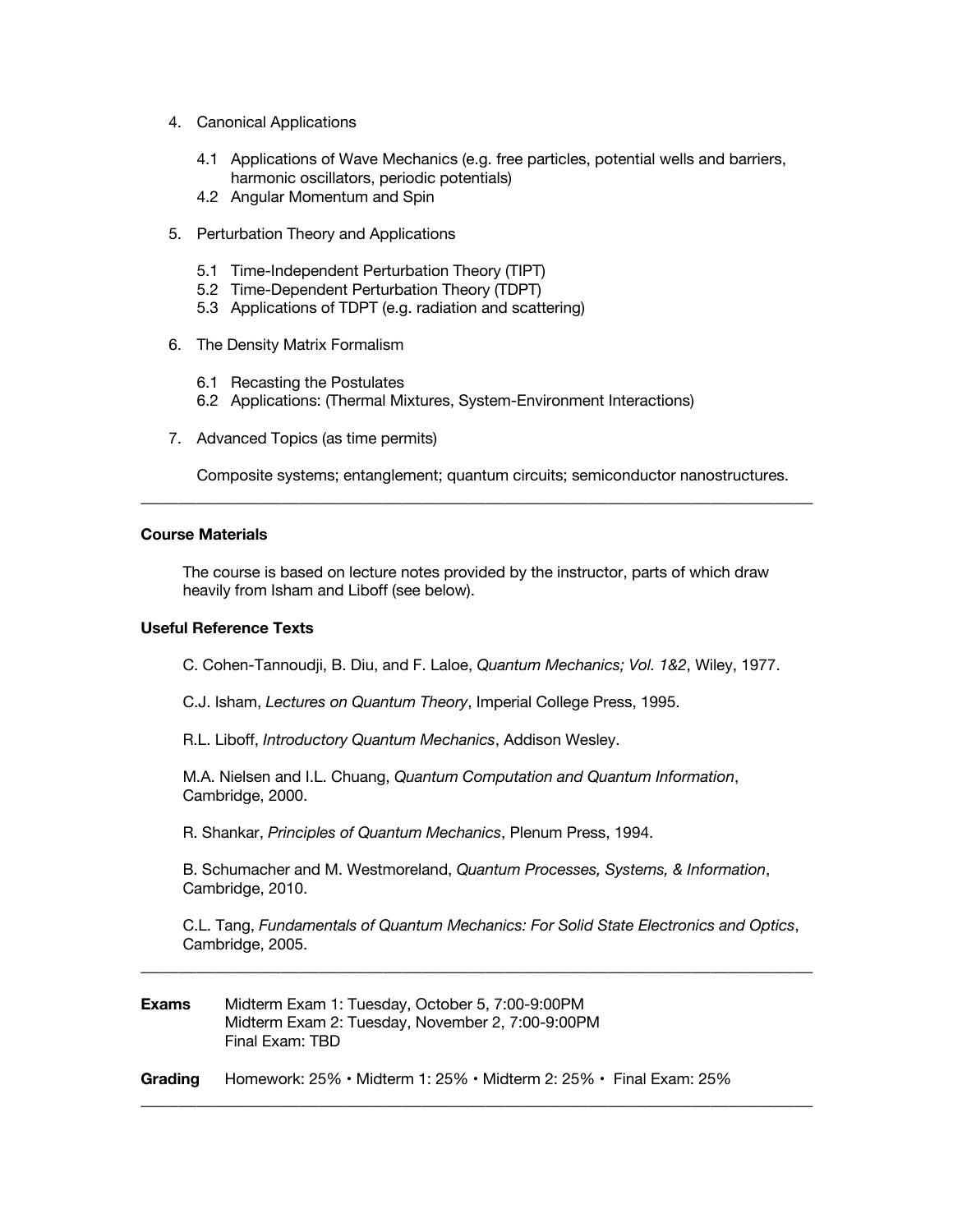#### **Policies and Statements**

**Classroom Safety •** For the health and safety of all members of our campus community, students are expected to follow all COVID-related policies on campus. At the start of the Fall 2021 semester, there are two policies in effect that deserve special mention. First, students are required to follow the COVID-19 Daily Self-Checklist. Students who are ill must not attend class, and they will be offered reasonable accommodations for missed work. Second, students must follow the masking policy while it remains in effect. Your instructor will remind you to wear a mask that securely covers your mouth and nose, and direct you to a nearby mask station if you do not have one. If you are unwilling to mask, you will be asked to leave the class. If you do not leave the class, the instructor will end the class, and the Dean of Students office will be informed that you have disrupted class and violated the Guidelines for Classroom Civility and Respect. Anyone with a mask exemption must provide prior written notice to the instructor and must maintain at least six feet of distance from faculty and other students at all times.

\_\_\_\_\_\_\_\_\_\_\_\_\_\_\_\_\_\_\_\_\_\_\_\_\_\_\_\_\_\_\_\_\_\_\_\_\_\_\_\_\_\_\_\_\_\_\_\_\_\_\_\_\_\_\_\_\_\_\_\_\_\_\_\_\_\_\_\_\_\_\_\_\_\_\_\_\_\_\_\_\_\_\_\_\_\_

**Inclusivity •** Everyone should feel that they are an integral part of the community and that all individuals and their perspectives are respected. A diversity of perspective and experience provides a valuable source of ideas, problem solving strategies, and engineering creativity. If you feel that your contribution is not being valued or respected for any reason, please speak with me privately. If you wish to communicate with someone else in the College or University, there are several ways to do so anonymously or to provide contact information if you so choose:

- 1. Notify the University Diversity, Equity, and Inclusion Office through the "Report a Climate Incident" form: https://www.umass.edu/diversity/incident-report-form Note that this form requires sharing name and contact information.
- 2. Speak with Assistant Dean Dr. Paula Rees (rees@umass.edu).
- 3. Report an incident anonymously to the College of Engineering Diversity, Equity, and Inclusion Office
	- Climate Concerns and Suggestions https://tinyurl.com/UMassEngineerClimate
	- Classroom Experience https://tinyurl.com/UMassEngineerClassroom
- 4. Reach out to the departmental DEI Committee. You can find the anonymous ECE feedback form on https://ece.umass.edu/ece-diversity-equity-inclusion (scroll down for feedback link)

We are all members of an academic community with a shared responsibility to cultivate a climate where all individuals are valued and where both they and their ideas are treated with respect.

**Accessibility Support Services •** Your success in this class is important to me. We all learn differently and bring different strengths and needs to the class. The University of Massachusetts Amherst is committed to making reasonable, effective and appropriate accommodations to meet the needs of all students and help create a barrier-free campus. If you have a qualifying disability and require accommodations while participating in this course, please work with Disability Services to have an accommodation letter sent to me in a timely manner. If you have a disability but are not yet affiliated with Disability Services, please register with Disability Services (https://www.umass.edu/disability/students). Information on services and materials for registering are also available on their website www.umass.edu/disability.

If you are eligible for exam accommodations, your exams will be administered by the exam proctoring center. Contact Disability Services immediately, and comply with their exam scheduling policies, including the requirement that you book your exams at least seven days in advance of the exam date. *It is incumbent upon you contact me during the first few weeks of the*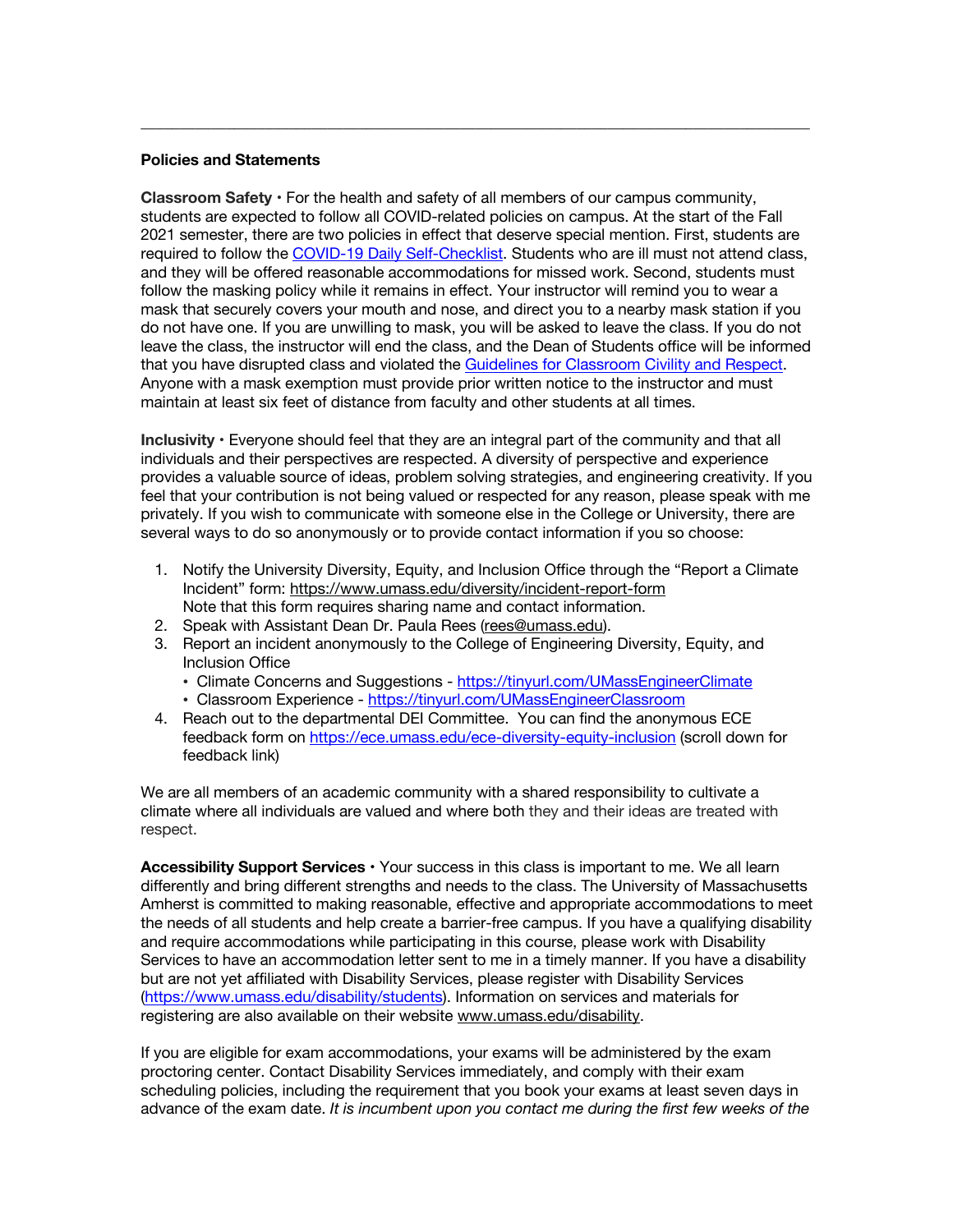*semester, or shortly following registration with Disability Services, to ensure that your accommodations are being sufficiently met, including extra time and note-taking access, as applicable.*

Finally, beyond disability accommodations, if there are aspects of the course that prevent you from being fully included in the class, please let me know as soon as possible. Together we'll develop strategies to meet both your needs and the requirements of the course.

**Academic Honesty Statement •** Maintaining the integrity of scholarship and research within institutions of higher education requires a cultural commitment. All members of the UMass Amherst community are expected to be knowledgeable of and uphold our academic honesty policies (https://www.umass.edu/honesty/). Academic dishonesty includes but is not limited to cheating, fabrication, plagiarism, and *abetting or facilitating* dishonesty. Instructors are requested to take reasonable steps to address academic misconduct, and appropriate sanctions may be imposed on any student who has committed an act of academic dishonesty. Any person who has reason to believe that a fellow student has committed academic dishonesty should bring such information to the attention of the appropriate course instructor or an alternate, trusted member of the faculty or College administration as soon as possible. Instances of academic dishonesty not related to a specific course should be brought to the attention of the appropriate department Head or Chair. Community members may fill out the College's classroom experience form (https://tinyurl.com/UMassEngineerClassroom) to report academic dishonesty anonymously. Since students are expected to be familiar with this policy and the commonly accepted standards of academic integrity, ignorance of such standards is not normally sufficient evidence of lack of intent.

#### **Cheating and Plagiarism Policy**

The University Academic Honesty Policy Applies in this and all courses. This policy can be found on the University Web Page (https://www.umass.edu/honesty/). Appendix B covers plagiarism, cheating, fabrication, and facilitating dishonesty. Students are expected to be familiar with the definitions and examples provided.

**Health and Wellbeing •** You are not alone at UMass – many people care about your wellbeing and many resources are available to help you thrive and succeed. The College recognizes that coursework is challenging and that classes are not the only demand in your life. Success in this course and the College of Engineering depends heavily on your personal health and wellbeing. Recognize that while stress is an expected part of the college experience, it can be compounded by unexpected setbacks or life changes outside the classroom. Strive to reframe challenges as an unavoidable pathway to success. Reflect on your role in taking care of yourself throughout the term, before the demands of exams and projects reach their peak. Please feel free to reach out to me about any difficulty you may be having that may impact your performance as soon as it occurs and before it becomes too overwhelming.

You can learn about the confidential mental health services available on campus by calling the Center for Counseling and Psychological Health (CCPH) by visiting their website at umass.edu/counseling. There are many other resources on campus for students facing personal, financial or life challenges to find support, stay in school, and graduate (https://www.umass.edu/studentlife/single-stop). Within the College, you may reach out to myself, your academic advisor, the Office of Student Affairs

(http://engineering.umass.edu/current-students/academics-advising) or the Office of Community Equity and Inclusion (rees@umass.edu). I encourage you to contact support services on campus that stand ready to assist you. Remember that I am here to help you find the resources you need.